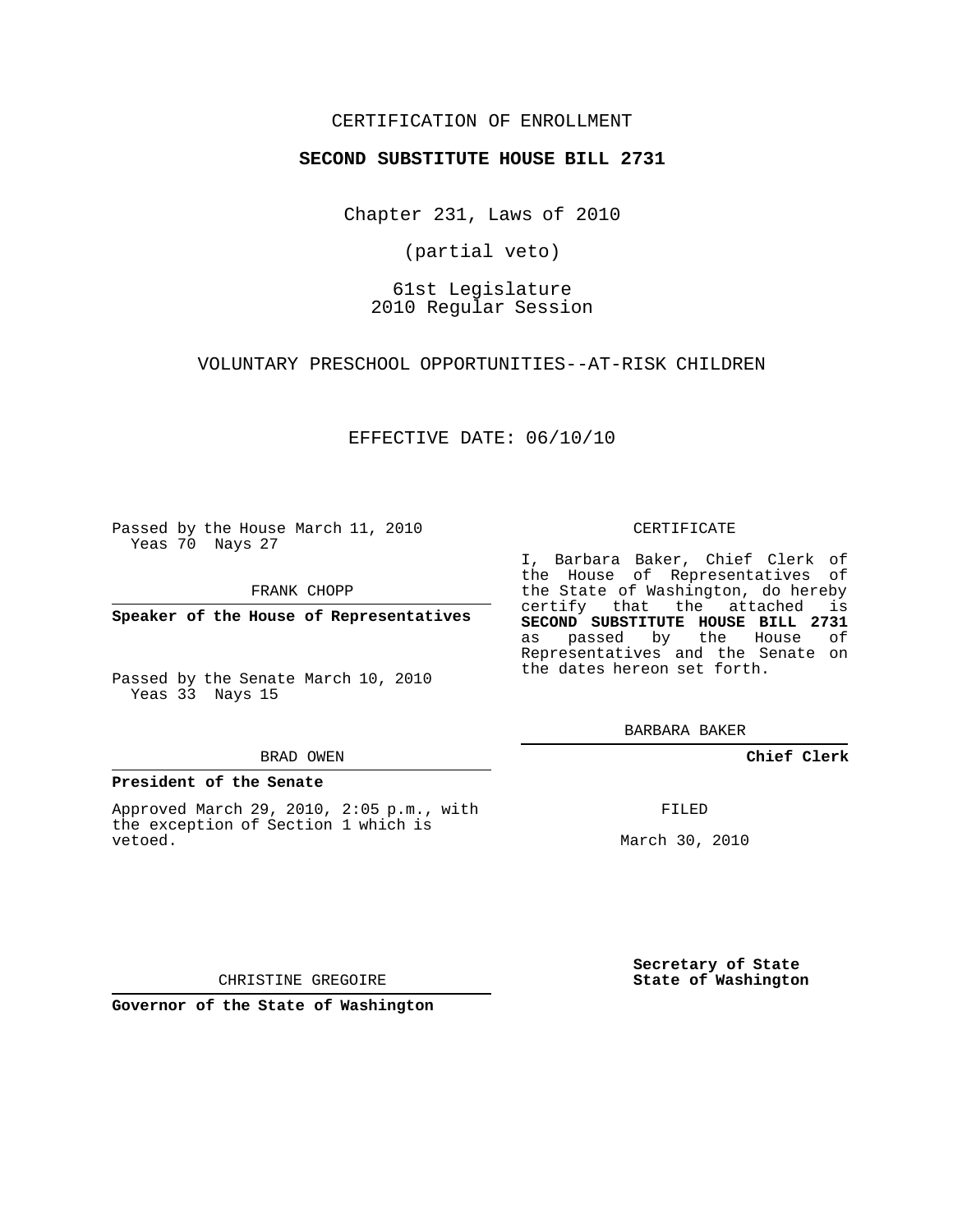# **SECOND SUBSTITUTE HOUSE BILL 2731** \_\_\_\_\_\_\_\_\_\_\_\_\_\_\_\_\_\_\_\_\_\_\_\_\_\_\_\_\_\_\_\_\_\_\_\_\_\_\_\_\_\_\_\_\_

\_\_\_\_\_\_\_\_\_\_\_\_\_\_\_\_\_\_\_\_\_\_\_\_\_\_\_\_\_\_\_\_\_\_\_\_\_\_\_\_\_\_\_\_\_

### AS AMENDED BY THE SENATE

Passed Legislature - 2010 Regular Session

## **State of Washington 61st Legislature 2010 Regular Session**

**By** House Ways & Means (originally sponsored by Representatives Goodman, Haler, Maxwell, Priest, Kagi, Sullivan, Seaquist, Quall, O'Brien, Jacks, Haigh, Pedersen, Darneille, Kenney, Rolfes, Hunter, Williams, Orwall, Liias, Carlyle, Roberts, Simpson, Walsh, Nelson, Kelley, Dickerson, Appleton, Eddy, Sells, and Morrell)

READ FIRST TIME 02/09/10.

 AN ACT Relating to implementing a program of early learning for educationally at-risk children; amending RCW 43.215.020 and 43.215.405; adding new sections to chapter 43.215 RCW; adding a new section to chapter 28A.320 RCW; and creating a new section.

5 BE IT ENACTED BY THE LEGISLATURE OF THE STATE OF WASHINGTON:

 *\*NEW SECTION. Sec. 1. The legislature finds that a critical factor in the eventual successful outcome of a K-12 education is for students to begin school ready, both intellectually and socially, to learn. The legislature also finds that, due to a variety of factors, some young children need supplemental instruction in preschool to assure that they have the opportunity to participate meaningfully and reach the necessary levels of achievement in the regular program of basic education. The legislature further finds that children who participate in high quality preschool programs have improved educational and life outcomes and are more likely to graduate from high school and pursue higher education, experience successful employment opportunities, and have increased earnings. Therefore the legislature intends to create a program of early learning that, when fully implemented, shall be an entitlement program for eligible children.*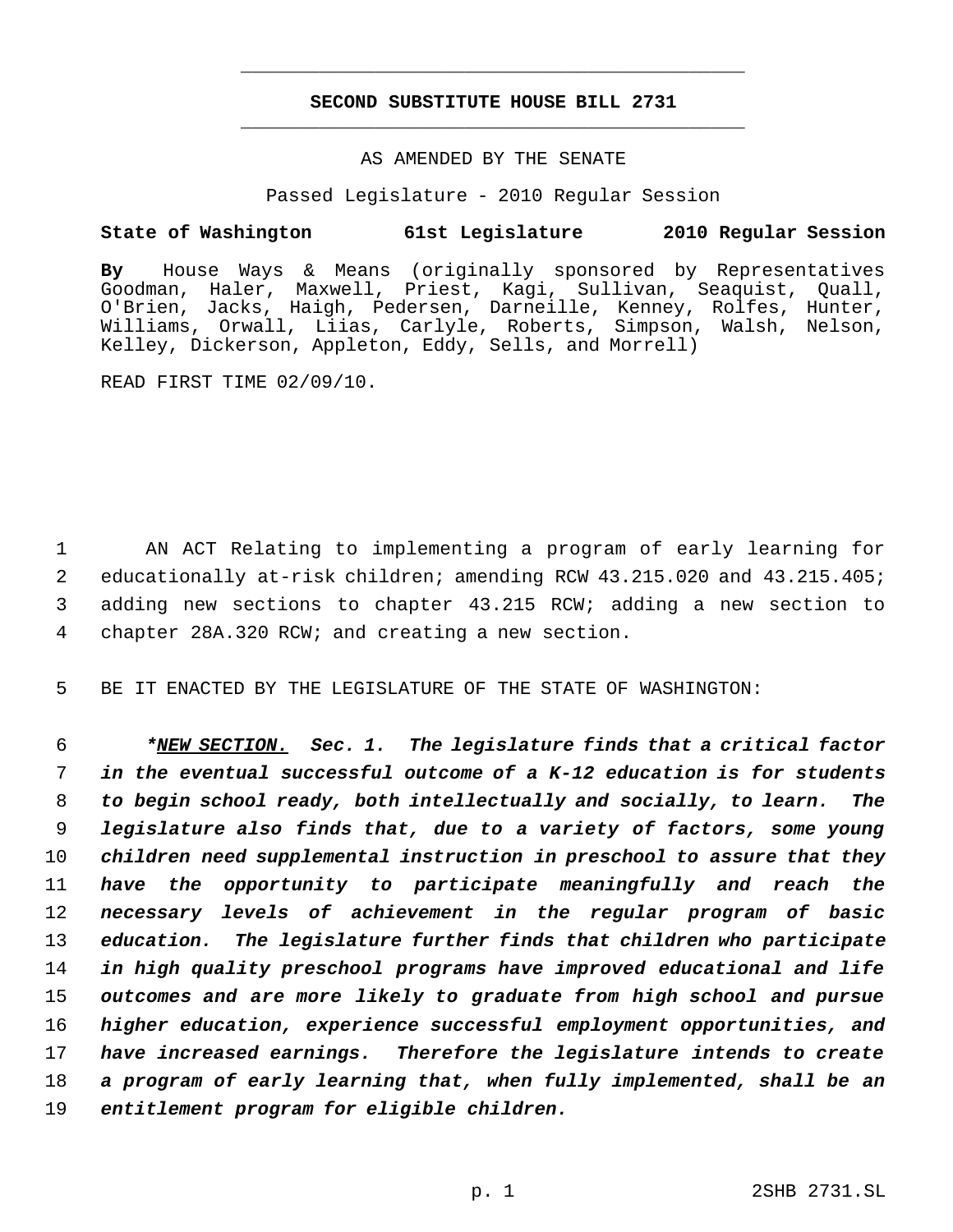*The legislature also finds that the state early childhood education and assistance program was established to help children from low-income families be prepared for kindergarten, and that the program has been a successful model for achieving that goal. Therefore, the legislature intends that the first phase of implementing the entitlement program of early learning shall be accomplished by utilizing the program standards and eligibility criteria in the early childhood education and assistance program. The legislature also intends that the implementation of subsequent phases of the program established by the ready for school act of 2010 will be aligned with the implementation of the state's all-day kindergarten program in order to maximize the gains resulting from investments in the two programs. \*Sec. 1 was vetoed. See message at end of chapter.*

 NEW SECTION. **Sec. 2.** DEFINITIONS. The definitions in this section apply throughout this chapter unless the context clearly requires otherwise.

 (1) "Community-based early learning providers" includes for-profit and nonprofit licensed providers of child care and preschool programs.

 (2) "Program" means the program of early learning established in section 3 of this act for eligible children who are three and four years of age.

 NEW SECTION. **Sec. 3.** PROGRAM STANDARDS. (1) Beginning September 1, 2011, an early learning program to provide voluntary preschool opportunities for children three and four years of age shall be implemented according to the funding and implementation plan in section 4 of this act. The program must be a comprehensive program providing early childhood education and family support, options for parental involvement, and health information, screening, and referral services, as family need is determined. Participation in the program is voluntary. On a space available basis, the program may allow enrollment of children who are not otherwise eligible by assessing a fee.

 (2) The first phase of the program shall be implemented by utilizing the program standards and eligibility criteria in the early childhood education and assistance program.

(3) The director shall adopt rules for the following program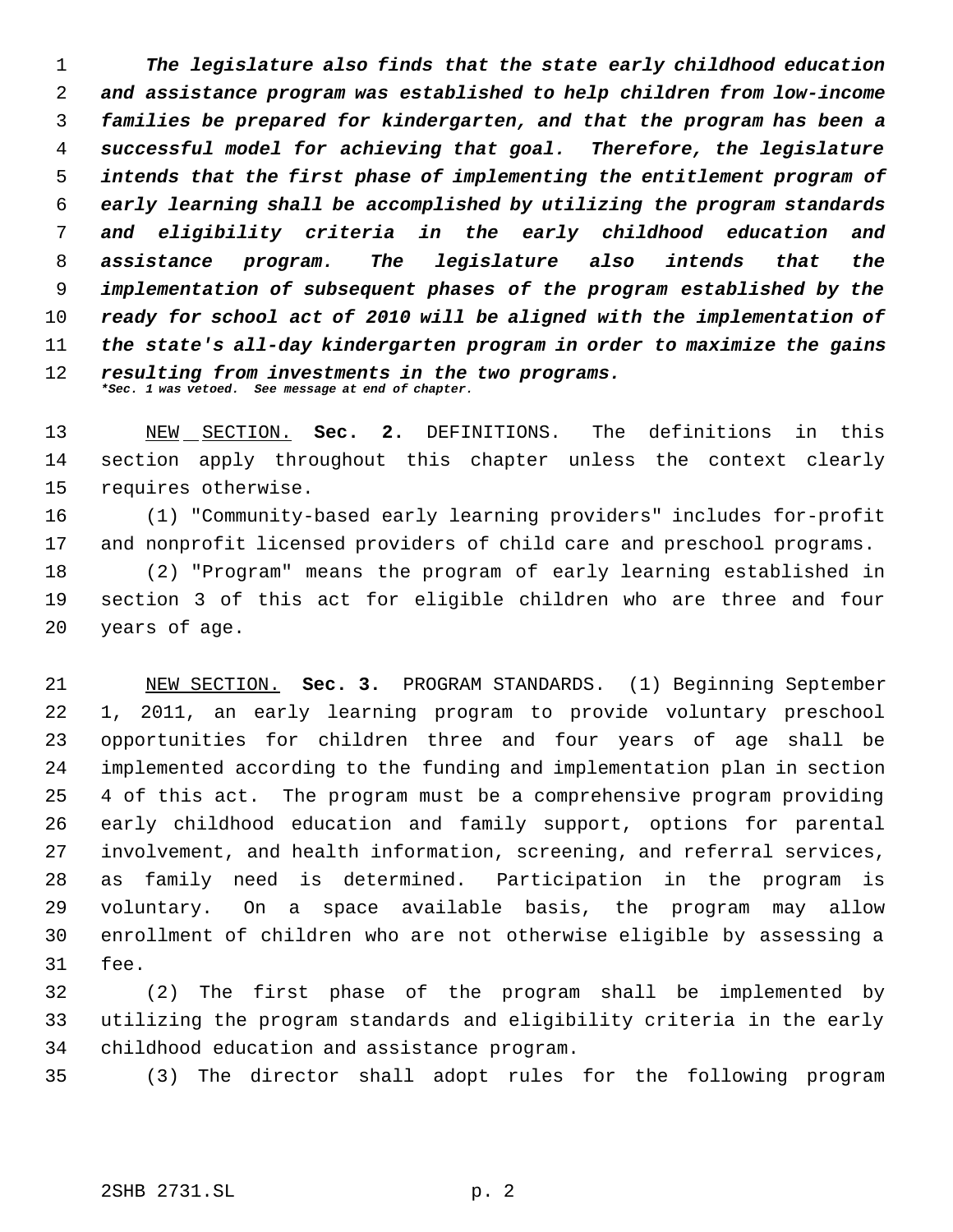components, as appropriate and necessary during the phased implementation of the program:

 (a) Minimum program standards, including lead teacher, assistant 4 teacher, and staff qualifications;

(b) Approval of program providers; and

(c) Accountability and adherence to performance standards.

(4) The department has administrative responsibility for:

 (a) Approving and contracting with providers according to rules developed by the director under this section;

 (b) In partnership with school districts, monitoring program quality and assuring the program is responsive to the needs of eligible children;

 (c) Assuring that program providers work cooperatively with school districts to coordinate the transition from preschool to kindergarten so that children and their families are well-prepared and supported; and

(d) Providing technical assistance to contracted providers.

 NEW SECTION. **Sec. 4.** FUNDING AND STATEWIDE IMPLEMENTATION. (1) Funding for the program of early learning established under this chapter must be appropriated to the department. Allocations must be made on the basis of eligible children enrolled with eligible providers.

 (2) The program shall be implemented in phases, so that full implementation is achieved in the 2018-19 school year.

 (3) For the initial phase of the early learning program in school years 2011-12 and 2012-13, the legislature shall appropriate funding to the department for implementation of the program in an amount not less than the 2009-2011 enacted budget for the early childhood education and assistance program. The appropriation shall be sufficient to fund an equivalent number of slots as funded in the 2009-2011 enacted budget.

 (4) Beginning in the 2013-14 school year, additional funding for the program must be phased in beginning in school districts providing all-day kindergarten programs under RCW 28A.150.315.

 (5) Funding shall continue to be phased in incrementally each year until full statewide implementation of the early learning program is achieved in the 2018-19 school year, at which time any eligible child shall be entitled to be enrolled in the program.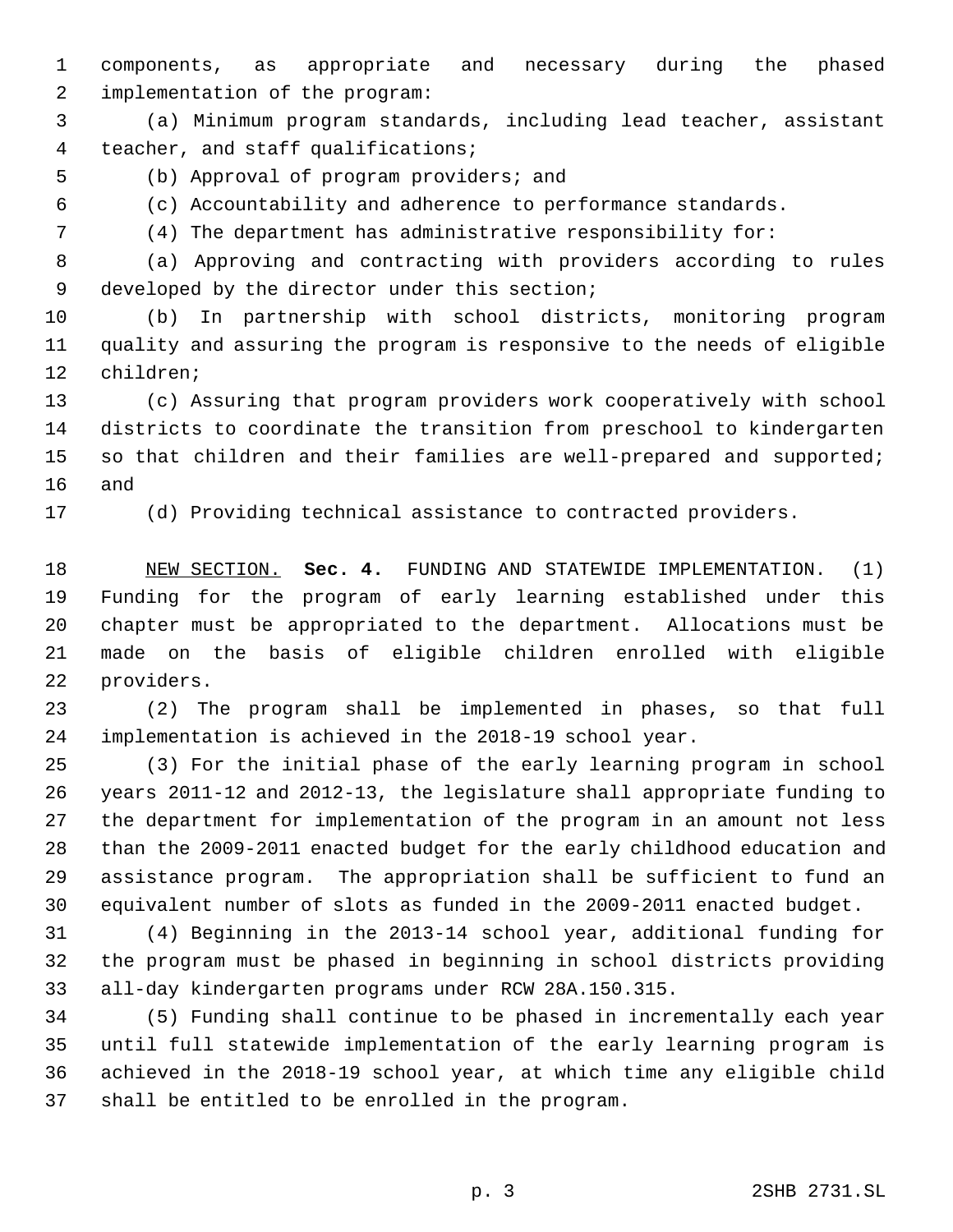(6) The department and the office of financial management shall annually review the caseload forecasts for the program and, beginning December 1, 2012, and annually thereafter, report to the governor and the appropriate committees of the legislature with recommendations for phasing in additional funding necessary to achieve statewide implementation in the 2018-19 school year.

 (7) School districts and approved community-based early learning providers may contract with the department to provide services under the program. The department shall collaborate with school districts, community-based providers, and educational service districts to promote an adequate supply of approved providers.

 NEW SECTION. **Sec. 5.** A new section is added to chapter 28A.320 RCW to read as follows:

 For the program of early learning established in section 3 of this act, school districts:

 (1) Shall work cooperatively with program providers to coordinate the transition from preschool to kindergarten so that children and 18 their families are well-prepared and supported; and

 (2) May contract with the department of early learning to deliver services under the program.

 **Sec. 6.** RCW 43.215.020 and 2007 c 394 s 5 are each amended to read as follows:

 (1) The department of early learning is created as an executive branch agency. The department is vested with all powers and duties transferred to it under this chapter and such other powers and duties as may be authorized by law.

 (2) The primary duties of the department are to implement state early learning policy and to coordinate, consolidate, and integrate child care and early learning programs in order to administer programs and funding as efficiently as possible. The department's duties include, but are not limited to, the following:

 (a) To support both public and private sectors toward a comprehensive and collaborative system of early learning that serves parents, children, and providers and to encourage best practices in 35 child care and early learning programs;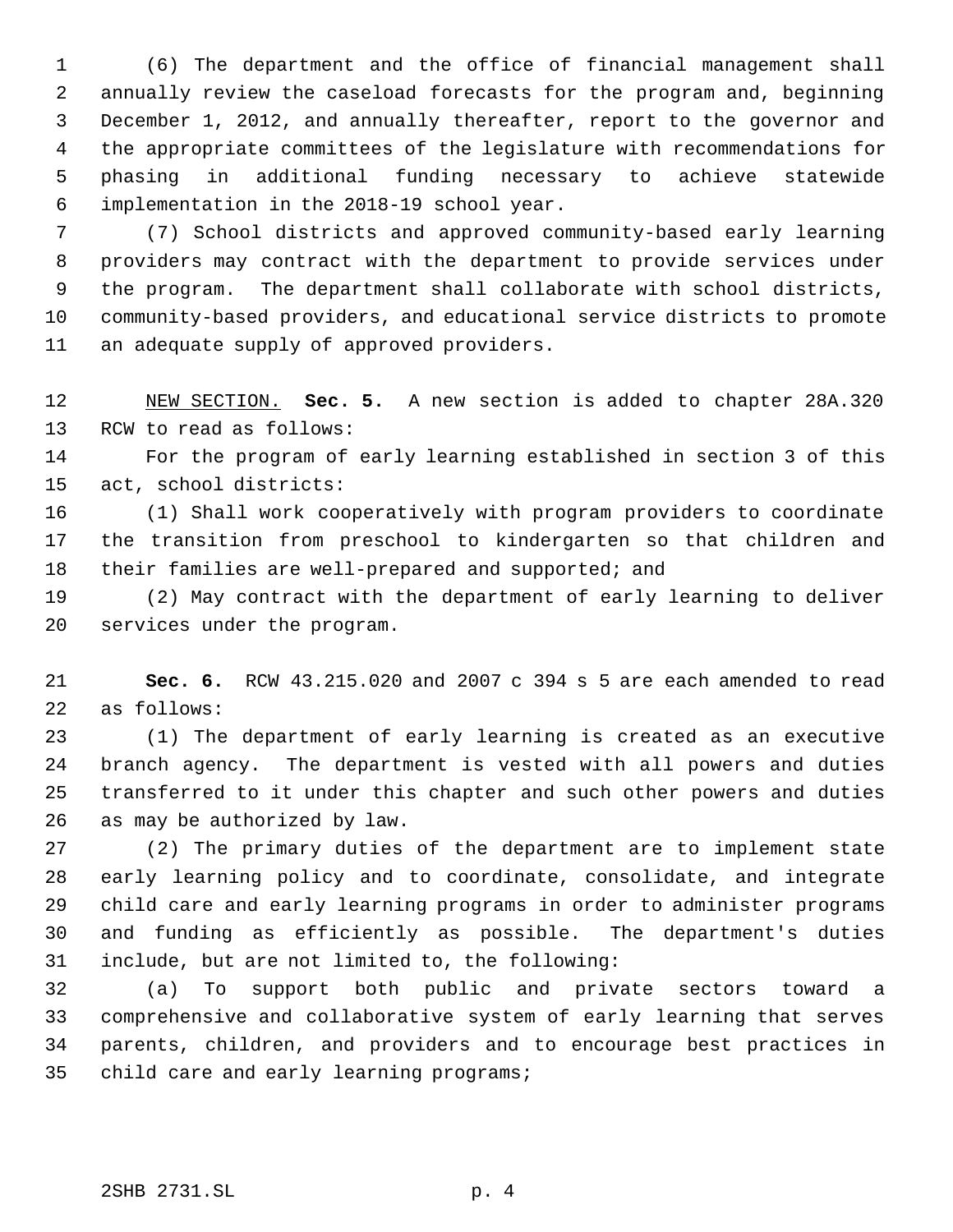(b) To make early learning resources available to parents and caregivers;

 (c) To carry out activities, including providing clear and easily accessible information about quality and improving the quality of early learning opportunities for young children, in cooperation with the nongovernmental private-public partnership;

(d) To administer child care and early learning programs;

 (e) To standardize internal financial audits, oversight visits, performance benchmarks, and licensing criteria, so that programs can function in an integrated fashion;

 (f) To support the implementation of the nongovernmental private- public partnership and cooperate with that partnership in pursuing its goals including providing data and support necessary for the successful work of the partnership;

 (g) To work cooperatively and in coordination with the early learning council;

 (h) To collaborate with the K-12 school system at the state and local levels to ensure appropriate connections and smooth transitions 19 between early learning and K-12 programs; ((and))

20 (i) To develop and adopt rules for administration of the program of early learning established in section 3 of this act; and

22 (j) Upon the development of an early learning information system, to make available to parents timely inspection and licensing action information through the internet and other means.

 (3) The department's programs shall be designed in a way that respects and preserves the ability of parents and legal guardians to direct the education, development, and upbringing of their children. The department shall include parents and legal guardians in the development of policies and program decisions affecting their children.

 **Sec. 7.** RCW 43.215.405 and 2006 c 265 s 210 are each amended to read as follows:

 Unless the context clearly requires otherwise, the definitions in this section apply throughout RCW 43.215.400 through 43.215.450 and 43.215.900 through 43.215.903.

 (1) "Advisory committee" means the advisory committee under RCW 43.215.420.

(2) "Department" means the department of early learning.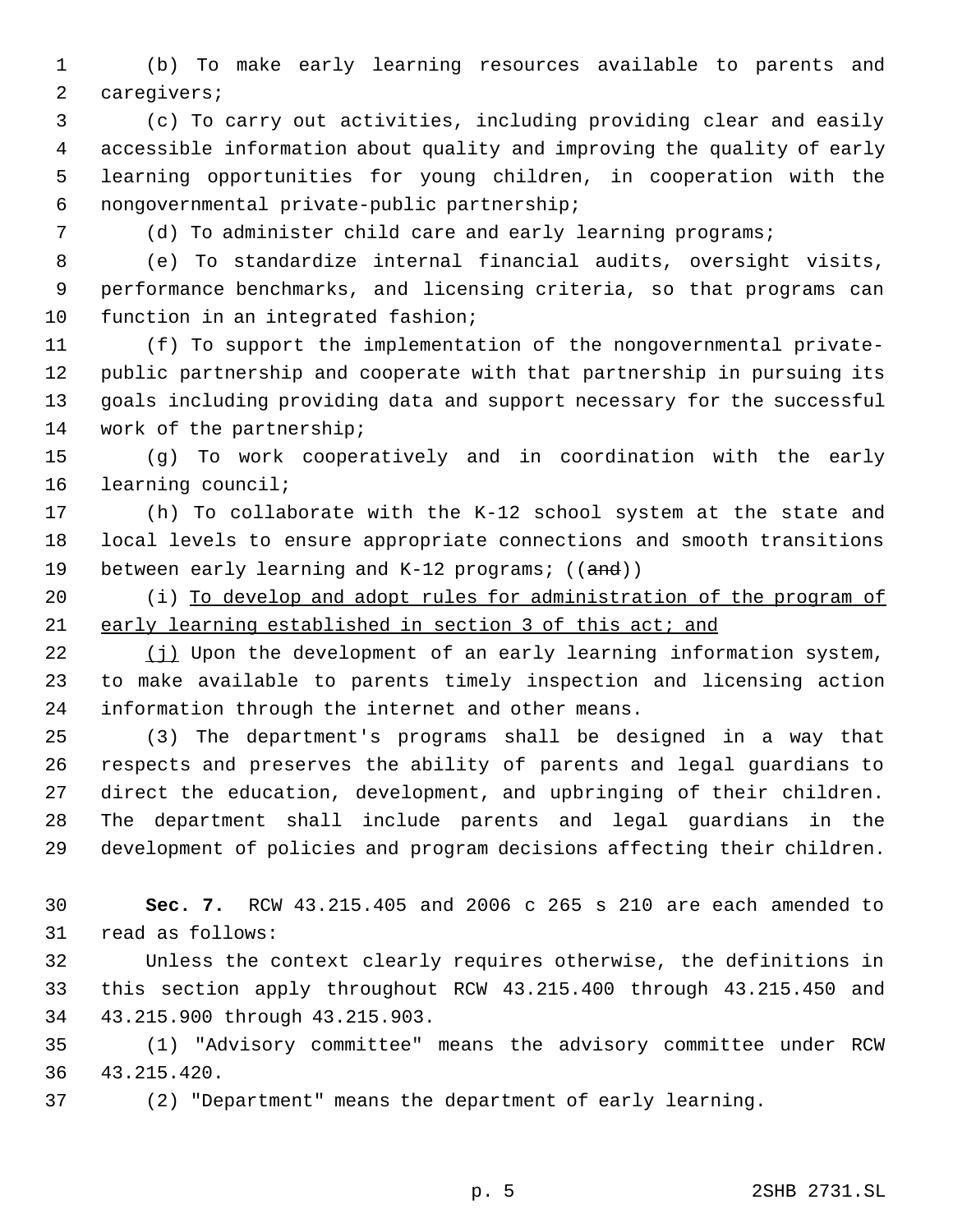(3) "Eligible child" means a child not eligible for kindergarten whose family income is at or below one hundred ten percent of the federal poverty level, as published annually by the federal department of health and human services, and includes a child whose family is eligible for public assistance, and who is not a participant in a 6 federal or state program providing comprehensive services<sub>i a</sub> child eligible for special education due to disability under RCW 28A.155.020; and may include children who are eligible under rules adopted by the department if the number of such children equals not more than ten percent of the total enrollment in the early childhood program. Priority for enrollment shall be given to children from families with the lowest income, children in foster care, or to eligible children from families with multiple needs.

 (4) "Approved programs" means those state-supported education and special assistance programs which are recognized by the department as meeting the minimum program rules adopted by the department to qualify under RCW 43.215.400 through 43.215.450 and 43.215.900 through 43.215.903 and are designated as eligible for funding by the department under RCW 43.215.430 and 43.215.440.

 (5) "Comprehensive" means an assistance program that focuses on the needs of the child and includes education, health, and family support services.

 (6) "Family support services" means providing opportunities for parents to:

(a) Actively participate in their child's early childhood program;

 (b) Increase their knowledge of child development and parenting skills;

(c) Further their education and training;

(d) Increase their ability to use needed services in the community;

(e) Increase their self-reliance.

 NEW SECTION. **Sec. 8.** Sections 2 through 4 and 9 of this act are each added to chapter 43.215 RCW.

 NEW SECTION. **Sec. 9.** This act may be known as the ready for school act of 2010.

> Passed by the House March 11, 2010. Passed by the Senate March 10, 2010. Approved by the Governor March 29, 2010, with the exception of certain items that were vetoed. Filed in Office of Secretary of State March 30, 2010.